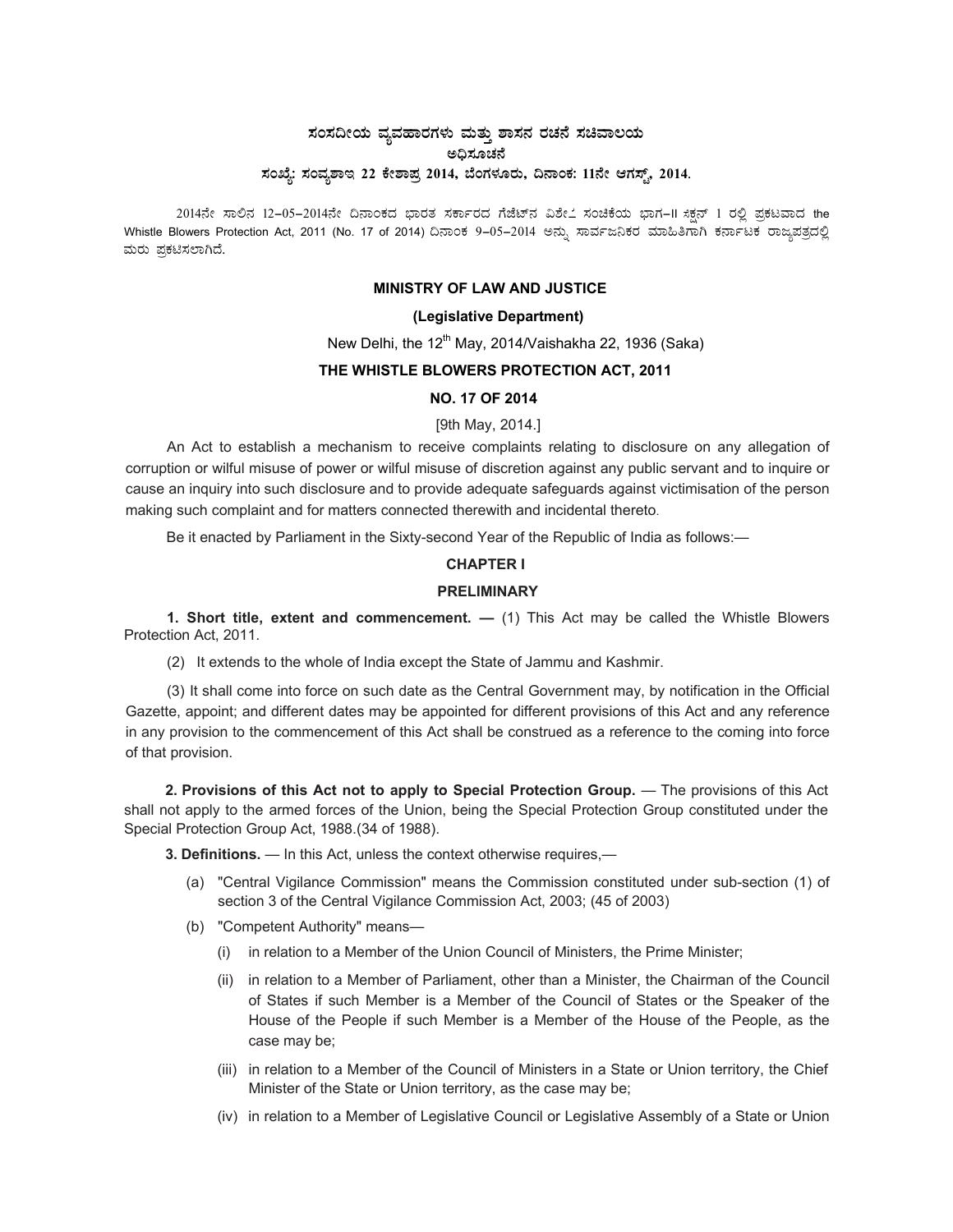territory, other than a Minister, the Chairman of the Legislative Council if such Member is a Member of the Council or the Speaker of the Legislative Assembly if such Member is a Member of the Assembly, as the case may be;

- (v) in relation to—
	- (A) any Judge (except a Judge of the Supreme Court or of a High Court) including any person empowered by law to discharge, whether by himself or as a member of any body of persons, any adjudicatory functions; or
	- (B) any person authorised by a court of justice to perform any duty, in connection with the administration of justice, including a liquidator, receiver or commissioner appointed by such court; or
	- (C) any arbitrator or other person to whom any cause or matter has been referred for decision or report by a court of justice or by a competent public authority, the High Court;
- (vi) in relation to—
	- (A) any person in the service or pay of the Central Government or remunerated by the Central Government by way of fees or commission for the performance of any public duty except Ministers, Members of Parliament and members or persons referred to in clause (a) or clause (b) or clause (c) or clause (d) of article 33 of the Constitution, or in the service or pay of a society or local authority or any corporation established by or under any Central Act, or an authority or a body owned or controlled or aided by the Central Government or a Government company as defined in section 617 of the Companies Act, 1956, (1 of 1956.) owned or controlled by the Central Government; or
	- (B) any person who holds an office by virtue of which he is empowered to prepare, publish, maintain or revise an electoral roll or to conduct an election or part of an election in relation to elections to Parliament or a State Legislature; or
	- (C) any person who holds an office by virtue of which he is authorised or required to perform any public duty (except Ministers and Members of Parliament); or
	- (D) any person who is the president, secretary or other office-bearer of a registered cooperative society engaged in agriculture, industry, trade or banking, receiving or having received any financial aid from the Central Government or from any corporation established by or under a Central Act, or any authority or body or a Government company as defined in section 617 of the Companies Act, 1956 (1 of 1956.) owned or controlled or aided by the Central Government; or
	- (E) any person who is a chairman, member or employee of any Central Service Commission or Board, by whatever name called, or a member of any selection committee appointed by such Commission or Board for the conduct of any examination or making any selection on behalf of such Commission or Board; or
	- (F) any person who is a Vice-Chancellor or member of any governing body, professor, associate professor, assistant professor, reader, lecturer or any other teacher or employee, by whatever designation called, of any University established by a Central Act or established or controlled or funded by the Central Government or any person whose services have been availed of by such University or any such other public authority in connection with holding or conducting examinations; or
	- (G) any person who is an office-bearer or an employee of an educational, scientific, social, cultural or other institution, in whatever manner established, receiving or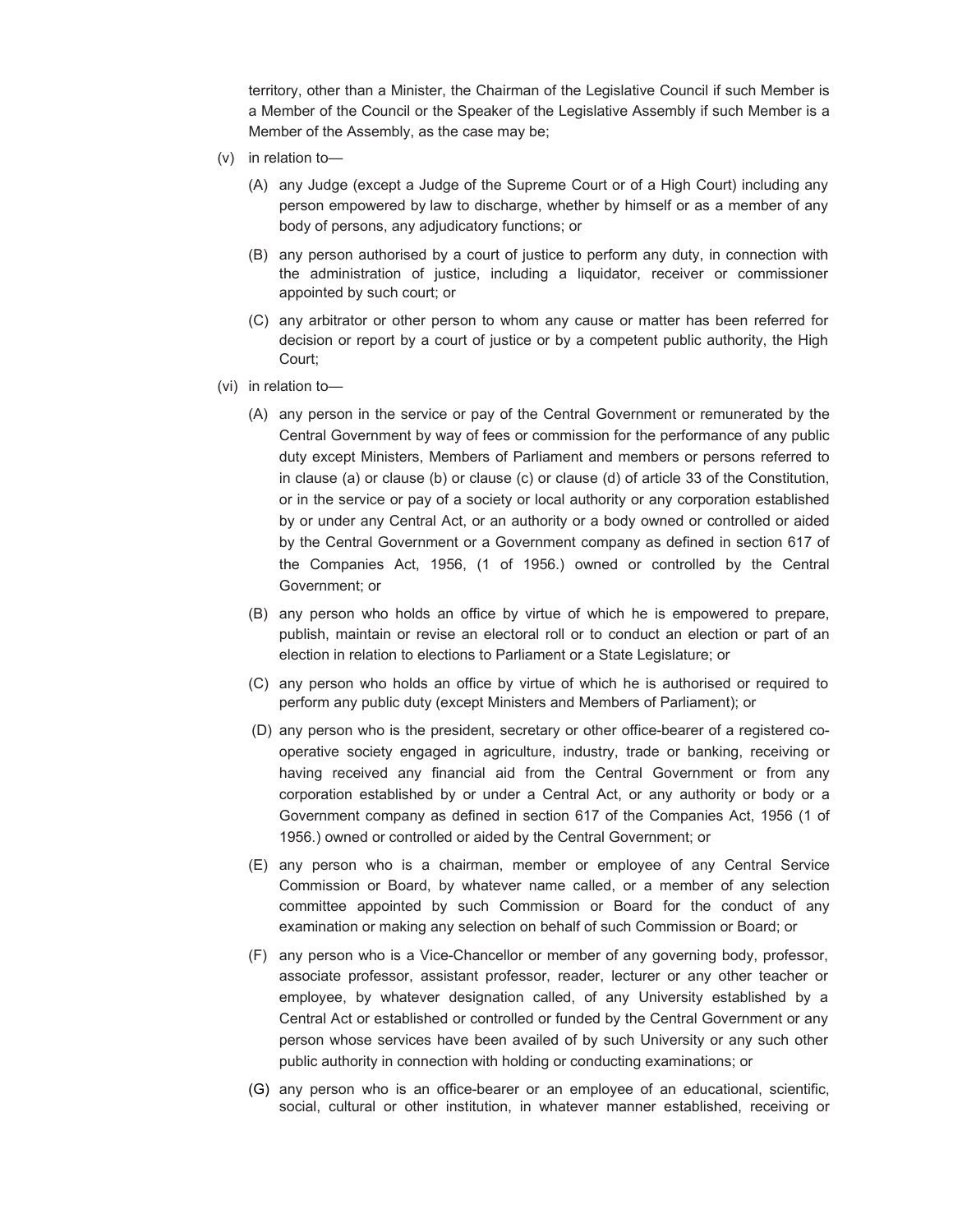having received any financial assistance from the Central Government or any local or other public authority, the Central Vigilance Commission or any other authority, as the Central Government may, by notification in the Official Gazette, specify in this behalf under this Act;

- (vii) in relation to—
	- (A) any person in the service or pay of the State Government or remunerated by the State Government by way of fees or commission, for the performance of any public duty except Ministers, Members of Legislative Council or Legislative Assembly of the State, or in the service or pay of a society or local authority or any corporation established by or under a Provincial or State Act, or an authority or a body owned or controlled or aided by the State Government or a Government company as defined in section 617 of the Companies Act, 1956, (1 of 1956.) owned or controlled by the State Government; or
	- (B) any person who holds an office by virtue of which he is empowered to prepare, publish, maintain or revise an electoral roll or to conduct an election or part of an election in relation to municipality or Panchayats or other local body in the State; or
	- (C) any person who holds an office by virtue of which he is authorised or required to perform any public duty in relation to the affairs of the State Government (except Ministers and Members of Legislative Council or Legislative Assembly of the State); or
	- (D) any person who is the president, secretary or other office-bearer of a registered cooperative society engaged in agriculture, industry, trade or banking, receiving or having received any financial aid from the State Government or from any corporation established by or under a Provincial or State Act, or any authority or body or a Government company as defined in section 617 of the Companies Act, 1956 (1 of 1956.) owned or controlled or aided by the State Government; or
	- (E) any person who is a chairman, member or employee of any State Service Commission or Board, by whatever name called, or a member of any selection committee appointed by such Commission or Board for the conduct of any examination or making any selection on behalf of such Commission or Board; or
	- (F) any person who is a Vice-Chancellor or member of any governing body, professor, associate professor, assistant professor, reader, lecturer or any other teacher or employee, by whatever designation called, of any University established by a Provincial or State Act or established or controlled or funded by the State Government and any person whose services have been availed of by such University or any such other public authority in connection with holding or conducting examinations; or
	- (G) any person who is an office-bearer or an employee of an educational, scientific, social, cultural or other institution, in whatever manner established, receiving or having received any financial assistance from the State Government or any local or other public authority, the State Vigilance Commission, if any, or any officer of the State Government or any other authority, as the State Government may, by notification in the Official Gazette, specify in this behalf under this Act;
- (viii) in relation to members or persons referred to in clause (a) or clause (b) or clause (c) or clause (d) of article 33 of the Constitution, any authority or authorities as the Central Government or the State Government, as the case may be, having jurisdiction in respect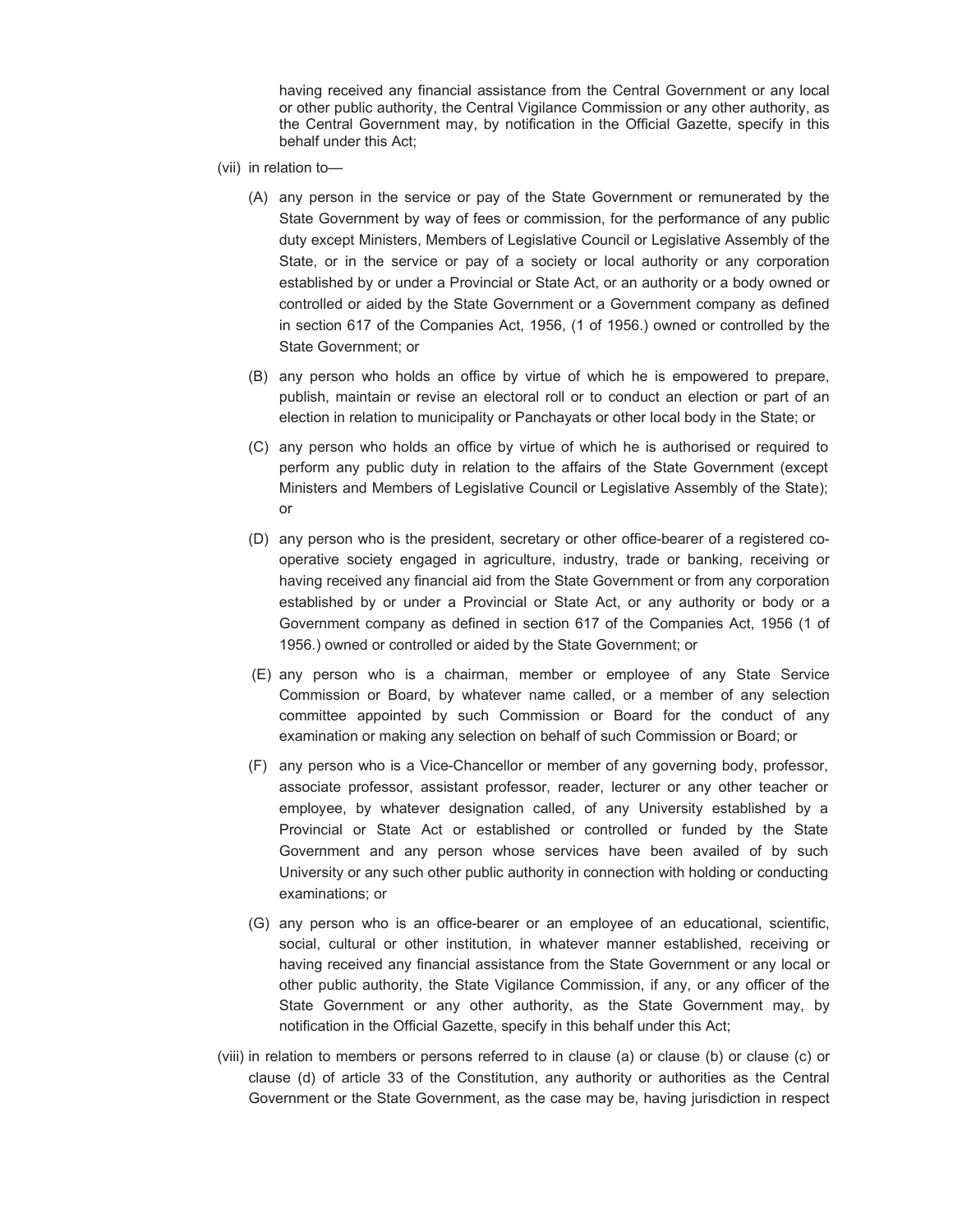thereof, may, by notification in the Official Gazette, specify in this behalf under this Act;

- (c) "complainant" means any person who makes a complaint relating to disclosure under this Act;
- (d) "disclosure" means a complaint relating to,—
	- (i) an attempt to commit or commission of an offence under the Prevention of Corruption Act, 1988; (49 of 1988.)
	- (ii) wilful misuse of power or wilful misuse of discretion by virtue of which demonstrable loss is caused to the Government or demonstrable wrongful gain accrues to the public servant or to any third party;
	- (iii) attempt to commit or commission of a criminal offence by a public servant, made in writing or by electronic mail or electronic mail message, against the public servant and includes public interest disclosure referred to in sub-section (2) of section 4;
- (e) "electronic mail" or "electronic mail message" means a message or information created or transmitted or received on any computer, computer system, computer resource or communication device including attachments in text, image, audio, video and any other electronic record, which may be transmitted with the message;
- (f) "Government company" means a company referred to in section 617 of the Companies Act, 1956; (1 of 1956.)
- (g) "notification" means a notification published in the Gazette of India or, as the case may be, the Official Gazette of a State;
- (h) "public authority" means any authority, body or institution falling within the jurisdiction of the Competent Authority;
- (i) "public servant" shall have the same meaning as assigned to it in clause (c) of section 2 of the Prevention of Corruption Act, 1988 (49 of 1988.) but shall not include a Judge of the Supreme Court or a Judge of a High Court;
- (j) "prescribed" means prescribed by rules made by the Central Government and the State Government, as the case may be, under this Act;
- (k) "regulations" means the regulations made by the Competent Authority under this Act.

#### **CHAPTER II**

#### **PUBLIC INTEREST DISCLOSURE**

**4. Requirement of public interest disclosure.** — (1) Notwithstanding anything contained in the provisions of the Official Secrets Act, 1923, (19 of 1923.) any public servant or any other person including any non-governmental organisation, may make a public interest disclosure before the Competent Authority.

(2) Any disclosure made under this Act shall be treated as public interest disclosure for the purposes of this Act and shall be made before the Competent Authority and the complaint making the disclosure shall, on behalf of the Competent Authority, be received by such authority as may be specified by regulations made by the Competent Authority.

(3) Every disclosure shall be made in good faith and the person making disclosure shall make a personal declaration stating that he reasonably believes that the information disclosed by him and allegation contained therein is substantially true.

(4) Every disclosure shall be made in writing or by electronic mail or electronic mail message in accordance with the procedure as may be prescribed and contain full particulars and be accompanied by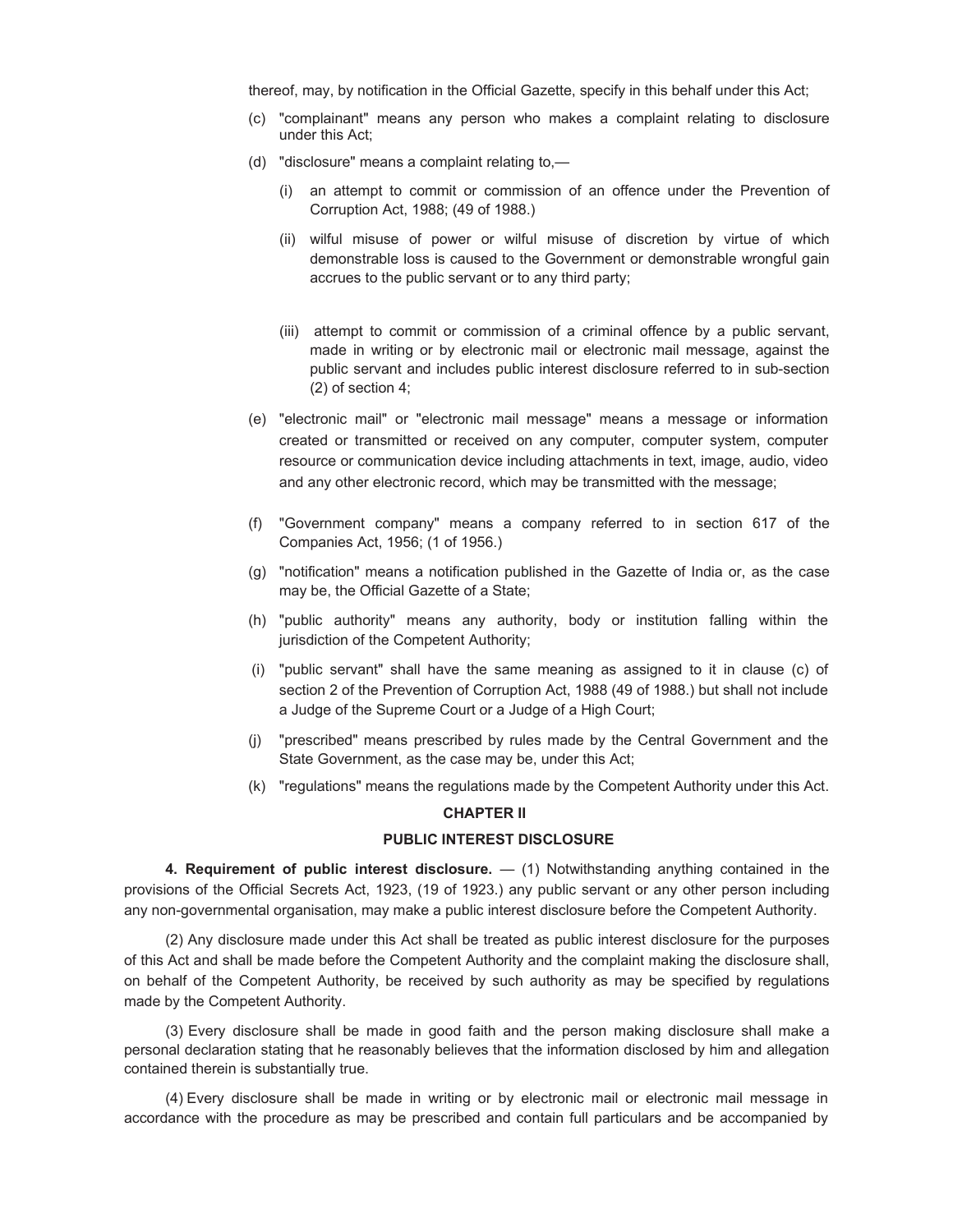supporting documents, or other materials, if any.

(5) The Competent Authority may, if it deems fit, call for further information or particulars from the person making the disclosure.

(6) No action shall be taken on public interest disclosure by the Competent Authority if the disclosure does not indicate the identity of the complainant or public servant making public interest disclosure or the identity of the complainant or public servant is found incorrect or false.

#### **CHAPTER III**

#### **INQUIRY IN RELATION TO PUBLIC INTEREST DISCLOSURE**

**5. Powers and functions of Competent Authority on receipt of public interest disclosure.** — (1) Subject to the provisions of this Act, the Competent Authority shall, on receipt of a public interest disclosure under section 4,—

- (a) ascertain from the complainant or the public servant whether he was the person or the public servant who made the disclosure or not;
- (b) conceal the indentity of the complainant unless the complainant himself has revealed his identity to any other office or authority while making public interest disclosure or in his complaint or otherwise.

(2) The Competent Authority shall, upon receipt of the complaint and concealing the identity of the complainant, or the public servant in the first instance, make discreet inquiry, in such manner and within such time as may be prescribed, to ascertain whether there is any basis for proceeding further to investigate the disclosure.

(3) If the Competent Authority, either as a result of the discreet inquiry, or on the basis of the disclosure itself without any inquiry, is of the opinion that the disclosure requires to be investigated, it shall seek comments or explanation or report from the Head of the Department of the organisation or authority, board or corporation concerned or office concerned within such time as may be specified by it.

(4) While seeking comments or explanations or report referred to in sub-section (3), the Competent Authority shall not reveal the identity of the complainant or the public servant and direct the Head of the Department of the organisation concerned or office concerned not to reveal the identity of the complainant or public servant:

Provided that if the Competent Authority is of the opinion that it has, for the purpose of seeking comments or explanation or report from them under sub-section (3) on the public disclosure, become necessary to reveal the identity of the complainant or public servant to the Head of the Department of the organisation or authority, board or corporation concerned or office concerned, the Competent Authority may, with the prior written consent of the complainant or public servant, reveal the identity of the complainant or public servant to such Head of the Department of the organisation or authority, board or corporation concerned or office concerned for the said purpose:

Provided further that in case the complainant or public servant does not agree to his name being revealed to the Head of the Department, in that case, the complainant or public servant, as the case may be, shall provide all documentary evidence in support of his complaint to the Competent Authority.

(5) The Head of the organisation or office concerned shall not directly or indirectly reveal the identity of the complainant or public servant who made the disclosure.

(6) The Competent Authority, if after conducting an inquiry, is of the opinion that—

- (a) the facts and allegations contained in the disclosure are frivolous or vexatious; or
- (b) there are no sufficient grounds for proceeding with the inquiry, it shall close the matter.

(7) After receipt of the comments or explanations or report referred to in sub-section (3), if the Competent Authority is of the opinion that such comments or explanations or report reveals either wilful misuse of power or wilful misuse of discretion or substantiates allegations of corruption, it shall recommend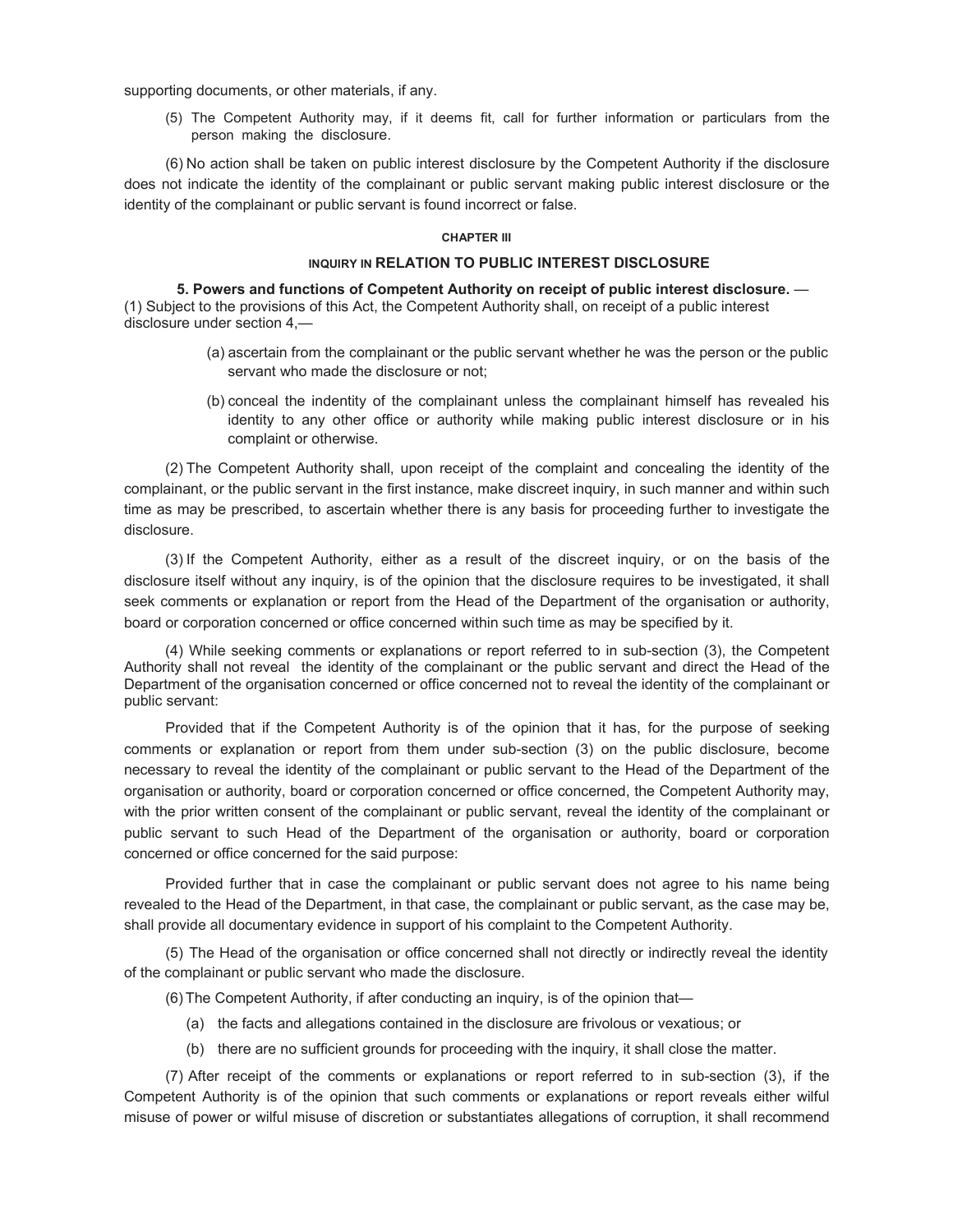to the public authority to take any one or more of the following measures, namely:—

- (i) initiating proceedings against the concerned public servant;
- (ii) taking appropriate administrative steps for redressing the loss caused to the Government as a result of the corrupt practice or misuse of office or misuse of discretion, as the case may be;
- (iii) recommend to the appropriate authority or agency for initiation of criminal proceedings under the relevant laws for the time being in force, if so warranted by the facts and circumstances of the case;
- (iv) recommend for taking of corrective measures;
- (v) take any other measures not falling under clauses (i) to (iv) which may be necessary for the purpose of this Act.

(8) The public authority to whom a recommendation is made under sub-section (7) shall take a decision on such recommendation within three months of receipt of such recommendation, or within such extended period not exceeding three months, as the Competent Authority may allow on a request made by the public authority:

Provided that in case the public authority does not agree with the recommendation of the Competent Authority, it shall record the reasons for such disagreement.

(9) The Competent Authority shall, after making an inquiry, inform the complainant or public servant about the action taken on the complaint and the final outcome thereof:

Provided that in a case where, after making an inquiry, the Competent Authority decides to close the case, it shall, before passing the order for closure of the case, provide an opportunity of being heard to the complainant, if the complainant so desires.

**6. Matters not to be inquired by Competent Authority.** — (1) If any matter specified or an issue raised in a disclosure has been determined by a Court or Tribunal authorised to determine the issue, after consideration of the matters specified or issue raised in the disclosure, the Competent Authority shall not take notice of the disclosure to the extent that the disclosure seeks to reopen such issue.

(2) The Competent Authority shall not entertain or inquire into any disclosure—

- (a) in respect of which a formal and public inquiry has been ordered under the Public Servants (Inquiries) Act, 1850; (37 of 1850.) or
- (b) in respect of a matter which has been referred for inquiry under the Commissions of Inquiry Act, 1952. (60 of 1952.)

(3) The Competent Authority shall not investigate, any disclosure involving an allegation, if the complaint is made after the expiry of seven years from the date on which the action complained against is alleged to have taken place.

(4) Nothing in this Act shall be construed as empowering the Competent Authority to question, in any inquiry under this Act, any bona fide action or bona fide discretion (including administrative or statutory discretion) exercised in discharge of duty by the employee.

#### **CHAPTER IV**

#### **POWERS OF COMPETENT AUTHORITY**

**7. Powers of Competent Authority.** — (1) Without prejudice to the powers conferred upon the Competent Authority under any other law for the time being in force, the Competent Authority, may require, for the purpose of any inquiry any public servant or any other person who in its opinion shall be able to furnish information or produce documents relevant to the inquiry or assist in the inquiry, to furnish any such information or produce any such document as may be necessary for the said purpose.

(2) For the purpose of any such inquiry (including the preliminary inquiry), the Competent Authority shall have all the powers of a Civil Court while trying a suit under the Code of Civil Procedure, 1908, (5 of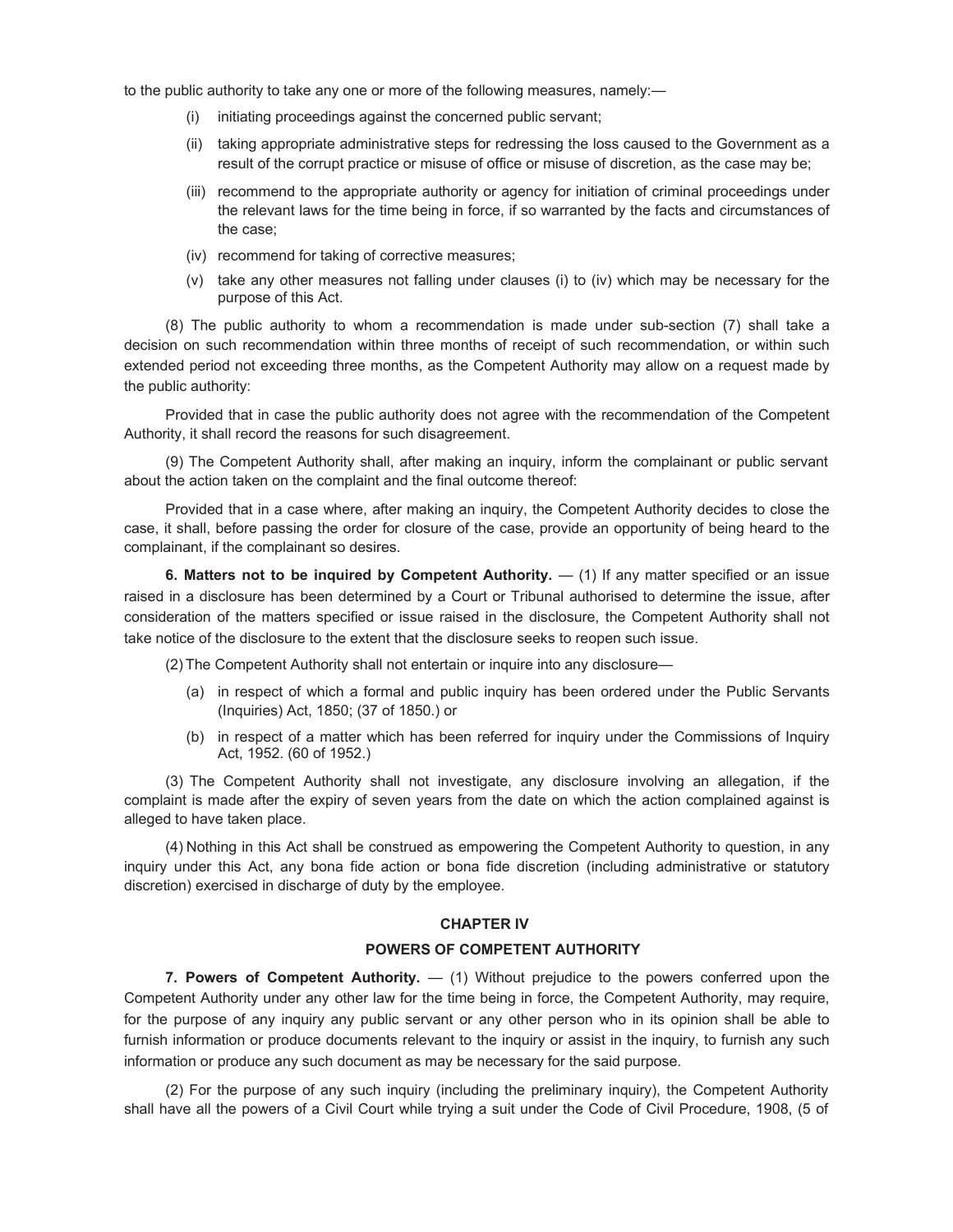1908.) in respect of the following matters, namely:—

- (a) summoning and enforcing the attendance of any person and examining him on oath;
- (b) requiring the discovery and production of any document;
- (c) receiving evidence on affidavits;
- (d) requisitioning any public record or copy thereof from any court or office;
- (e) issuing commissions for the examination of witnesses or documents;
- (f) such other matters as may be prescribed.

(3) The Competent Authority shall be deemed to be a Civil Court for the purpose of section 195 and Chapter XXVI of the Code of Criminal Procedure, 1973, (2 of 1974.) and every proceeding before the Competent Authority shall be deemed to be a judicial proceeding within the meaning of sections 193 and 228 and for the purposes of section 196 of the Indian Penal Code. (45 of 1860).

(4) Subject to the provisions of section 8, no obligation to maintain secrecy or other restriction upon the disclosure of information obtained by or furnished to the Government or any public servant, whether imposed by the Official Secrets Act, 1923 (19 of 1923.) or any other law for the time being in force, shall be claimed by any public servant in the proceedings before the Competent Authority or any person or agency authorised by it in writing and the Government or any public servant shall not be entitled in relation to any such inquiry, to any such privilege in respect of the production of documents or the giving of evidence as is allowed by any enactment or by any rules made thereunder:

Provided that the Competent Authority, while exercising such powers of the Civil Court, shall take steps as necessary to ensure that the identity of the person making complaint has not been revealed or compromised.

**8. Certain matters exempt from disclosure.** — (1) No person shall be required or be authorised by virtue of provisions contained in this Act to furnish any such information or answer any such question or produce any document or information or render any other assistance in the inquiry under this Act if such question or document or information is likely to prejudicially affect the interest of the sovereignty and integrity of India, the security of the State, friendly relations with foreign State, public order, decency or morality or in relation to contempt of court, defamation or incitement to an offence,—

- (a) as might involve the disclosure of proceedings of the Cabinet of the Union Government or any Committee of the Cabinet;
- (b) as might involve the disclosure of proceedings of the Cabinet of the State Government or any Committee of that Cabinet, and for the purpose of this sub-section, a certificate issued by the Secretary to the Government of India or the Secretary to the State Government, as the case may be, or, any authority so authorised by the Central or State Government certifying that any information, answer or portion of a document is of the nature specified in clause (a) or clause (b), shall be binding and conclusive.

(2) Subject to the provisions of sub-section (1), no person shall be compelled for the purposes of inquiry under this Act to give any evidence or produce any document which he could not be compelled to give or produce in proceedings before a court.

**9. Superintendence of Competent Authority over appropriate machinery.**  $-$  (1) Every public authority shall, for the purposes of dealing or inquiry into the disclosures sent to it under sub-section (3) of section 5, create an appropriate machinery for the said purpose.

(2) The Competent Authority shall exercise superintendence over the working of machinery created under sub-section (1) for the purposes of dealing or inquiry into the disclosures and give such directions for its proper functioning, from time to time, as it may consider necessary.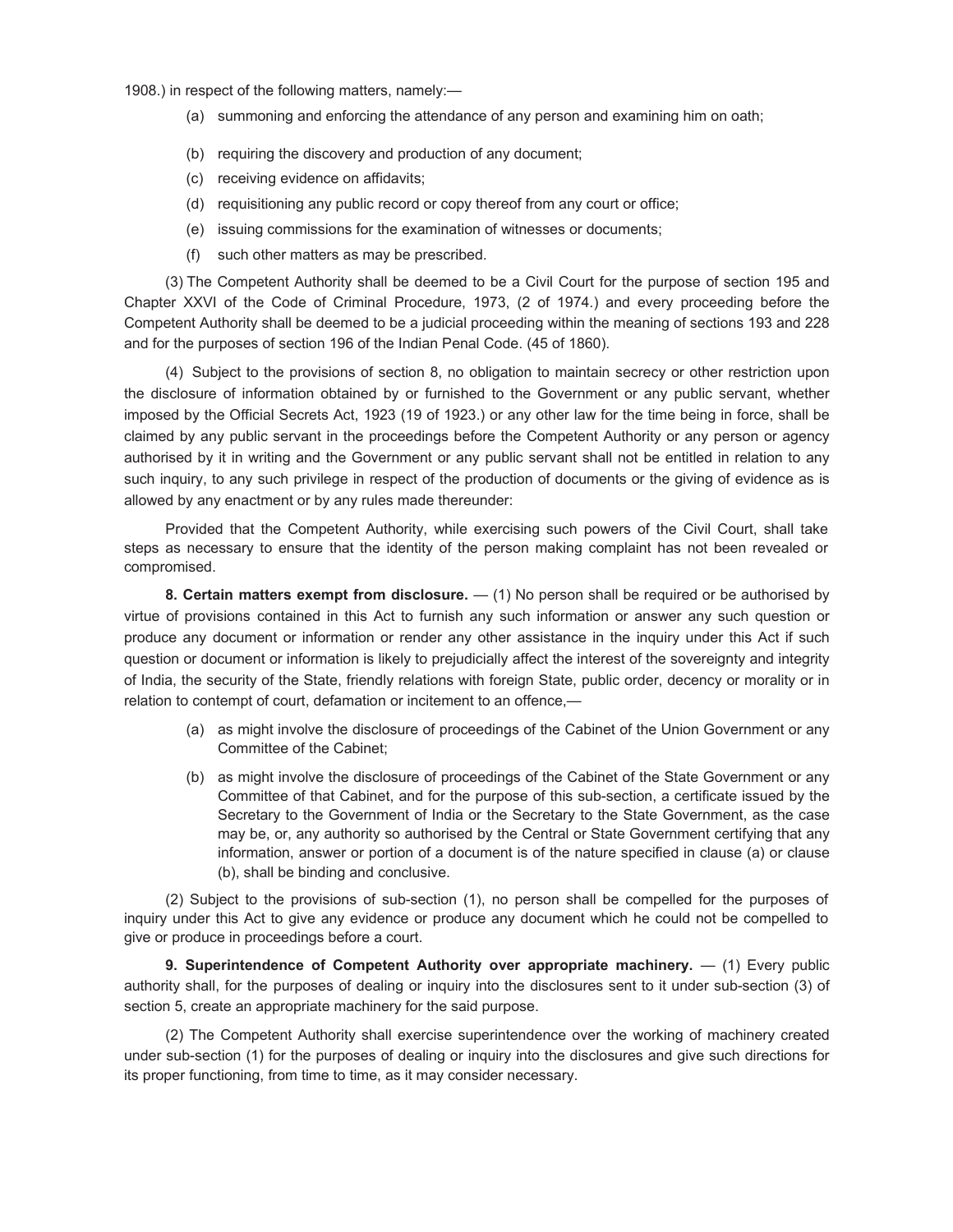**10. Competent Authority to take assistance of police authorities, etc., in certain cases.** —For the purpose of making discreet inquiry or obtaining information from the organisation concerned, the Competent Authority shall be authorised to take assistance of the Delhi Special Police Establishment or the police authorities, or any other authority as may be considered necessary, to render all assistance to complete the inquiry within the prescribed time pursuant to the disclosure received by the Competent Authority.

# **CHAPTER V**

# **PROTECTION TO THE PERSONS MAKING DISCLOSURE**

**11. Safeguards against victimisation.** —(1) The Central Government shall ensure that no person or a public servant who has made a disclosure under this Act is victimised by initiation of any proceedings or otherwise merely on the ground that such person or a public servant had made a disclosure or rendered assistance in inquiry under this Act.

(2) If any person is being victimised or likely to be victimised on the ground that he had filed a complaint or made disclosure or rendered assistance in inquiry under this Act, he may file an application before the Competent Authority seeking redress in the matter, and such authority shall take such action, as deemed fit and may give suitable directions to the concerned public servant or the public authority, as the case may be, to protect such person from being victimised or avoid his victimisation:

Provided that the Competent Authority shall, before giving any such direction to the public authority or public servant, give an opportunity of hearing to the complainant and the public authority or public servant, as the case may be:

Provided further that in any such hearing, the burden of proof that the alleged action on the part of the public authority is not victimisation, shall lie on the public authority.

(3) Every direction given under sub-section (2) by the Competent Authority shall be binding upon the public servant or the public authority against whom the allegation of victimisation has been proved.

(4) Notwithstanding anything contained in any other law for the time being in force, the power to give directions under sub-section (2), in relation to a public servant, shall include the power to direct the restoration of the public servant making the disclosure, to the status quo ante.

(5) Any person who wilfully does not comply with the direction of the Competent Authority under subsection (2), shall be liable to a penalty which may extend up to thirty thousand rupees.

**12. Protection of witnesses and other persons.** —If the Competent Authority either on the application of the complainant, or witnesses, or on the basis of information gathered, is of the opinion that either the complainant or public servant or the witnesses or any person rendering assistance for inquiry under this Act need protection, the Competent Authority shall issue appropriate directions to the concerned Government authorities (including police) which shall take necessary steps, through its agencies, to protect such complainant or public servant or persons concerned.

**13. Protection of identity of complainant.** —The Competent Authority shall, notwithstanding any law for the time being in force, conceal, as required under this Act, the identity of the complainant and the documents or information furnished by him, for the purposes of enquiry under this Act, unless so decided otherwise by the Competent Authority itself or it became necessary to reveal or produce the same by virtue of the order of the court.

**14. Power to pass interim orders.** —The Competent Authority, at any time after the making of disclosure by the complainant or public servant, if it is of the opinion that any corrupt practice required to be stopped during the continuation of any inquiry for the said purpose may pass such interim orders as it may deem fit, to prevent the immediate stoppage of such practice.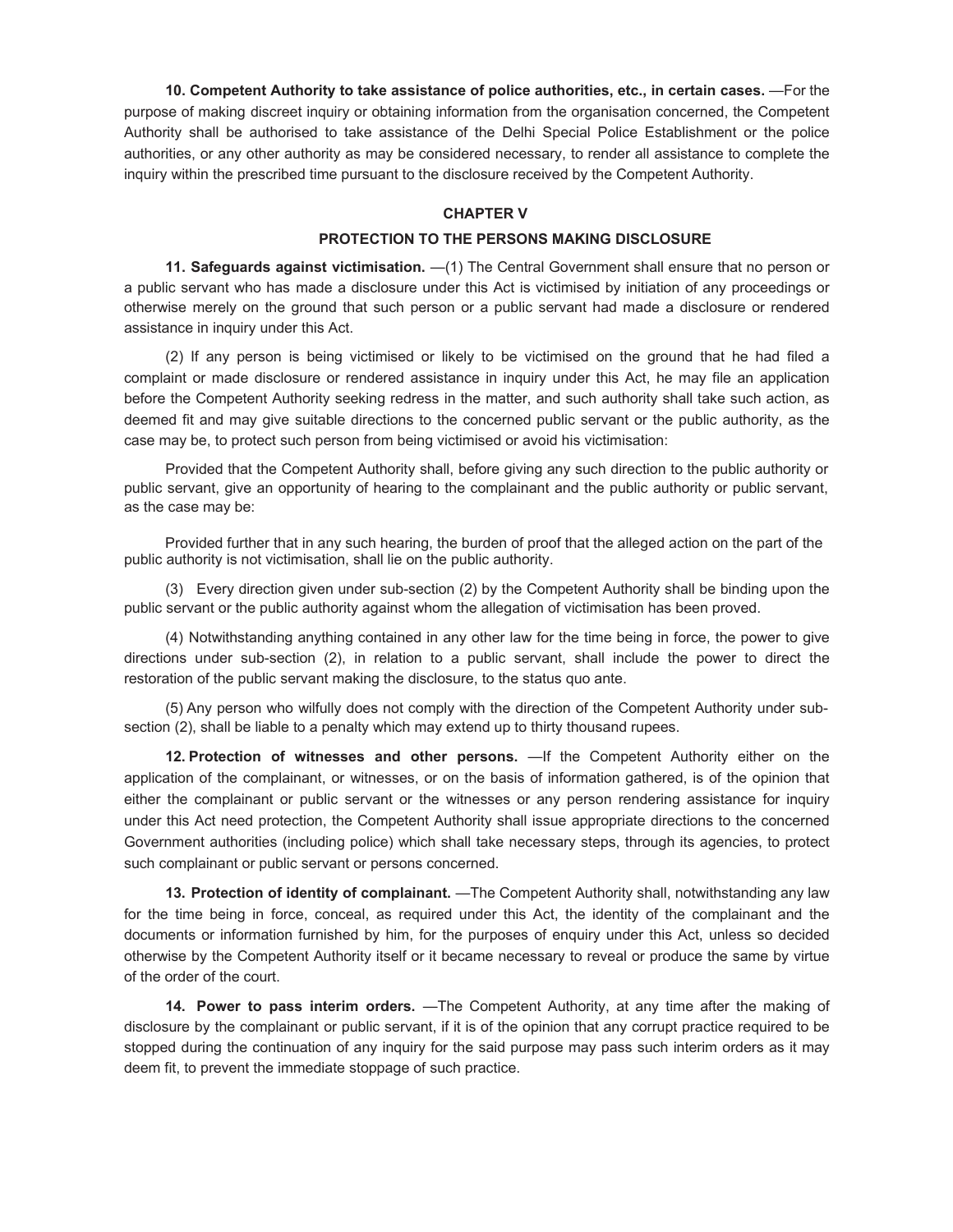#### **CHAPTER VI**

#### **OFFENCES AND PENALTIES**

**15. Penalty for furnishing incomplete or incorrect or misleading comments or explanation or report.** —Where the Competent Authority, at the time of examining the report or explanations or report referred to in sub-section (3) of section 5 on the complaint submitted by organisation or official concerned, is of the opinion that the organisation or official concerned, without any reasonable cause, has not furnished the report within the specified time or mala fidely refused to submit the report or knowingly given incomplete, incorrect or misleading or false report or destroyed record or information which was the subject of the disclosure or obstructed in any manner in furnishing the report, it shall impose—

- (a) where the organisation or official concerned, without any reasonable cause, has not furnished the report within the specified time or mala fidely refused to submit the report, a penalty which may extend to two hundred fifty rupees for each day till report is furnished, so, however, the total amount of such penalty shall not exceed fifty thousand rupees;
- (b) where the organisation or official concerned, has knowingly given incomplete, incorrect or misleading or false report or destroyed record or information which was the subject of the disclosure or obstructed in any manner the furnishing of the report, a penalty which may extend to fifty thousand rupees:

Provided that no penalty shall be imposed against any person unless he has been given an opportunity of being heard.

**16. Penalty for revealing identity of complainant.** —Any person, who negligently or mala fidely reveals the identity of a complainant shall, without prejudice to the other provisions of this Act, be punishable with imprisonment for a term which may extend up to three years and also to fine which may extend up to fifty thousand rupees.

**17. Punishment for false or frivolous disclosure.** —Any person who makes any disclosure mala fidely and knowingly that it was incorrect or false or misleading shall be punishable with imprisonment for a term which may extend up to two years and also to fine which may extend up to thirty thousand rupees.

**18. Punishment to Head of Department in certain cases.**  $-$  (1) Where an offence under this Act has been committed by any Department of Government, the Head of the Department shall be deemed to be guilty of the offence and shall be liable to be proceeded against and punished accordingly unless he proves that the offence was committed without his knowledge or that he exercised all due diligence to prevent the commission of such offence.

(2) Notwithstanding anything contained in sub-section (1), where an offence under this Act has been committed by a Department of Government and it is proved that the offence has been committed with the consent or connivance of, or is attributable, such officer shall also be deemed to be guilty of that offence and shall be liable to be proceeded against and punished accordingly.

**19. Offences by companies.**— (1) Where an offence under this Act has been committed by a company, every person who at the time the offence was committed was in charge of, and was responsible to the company for the conduct of the business of the company as well as the company, shall be deemed to be guilty of the offence and shall be liable to be proceeded against and punished accordingly:

Provided that nothing contained in this sub-section shall render any such person liable to any punishment provided in this Act, if he proves that the offence was committed without his knowledge or that he has exercised all due diligence to prevent the commission of such offence.

(2) Notwithstanding anything contained in sub-section (1), where an offence under this Act has been committed by a company and it is proved that the offence has been committed with the consent or connivance of, or is attributable to, any neglect on the part of any director, manager, secretary or other officer of the company, such director, manager, secretary or other officer shall also be deemed to be guilty of the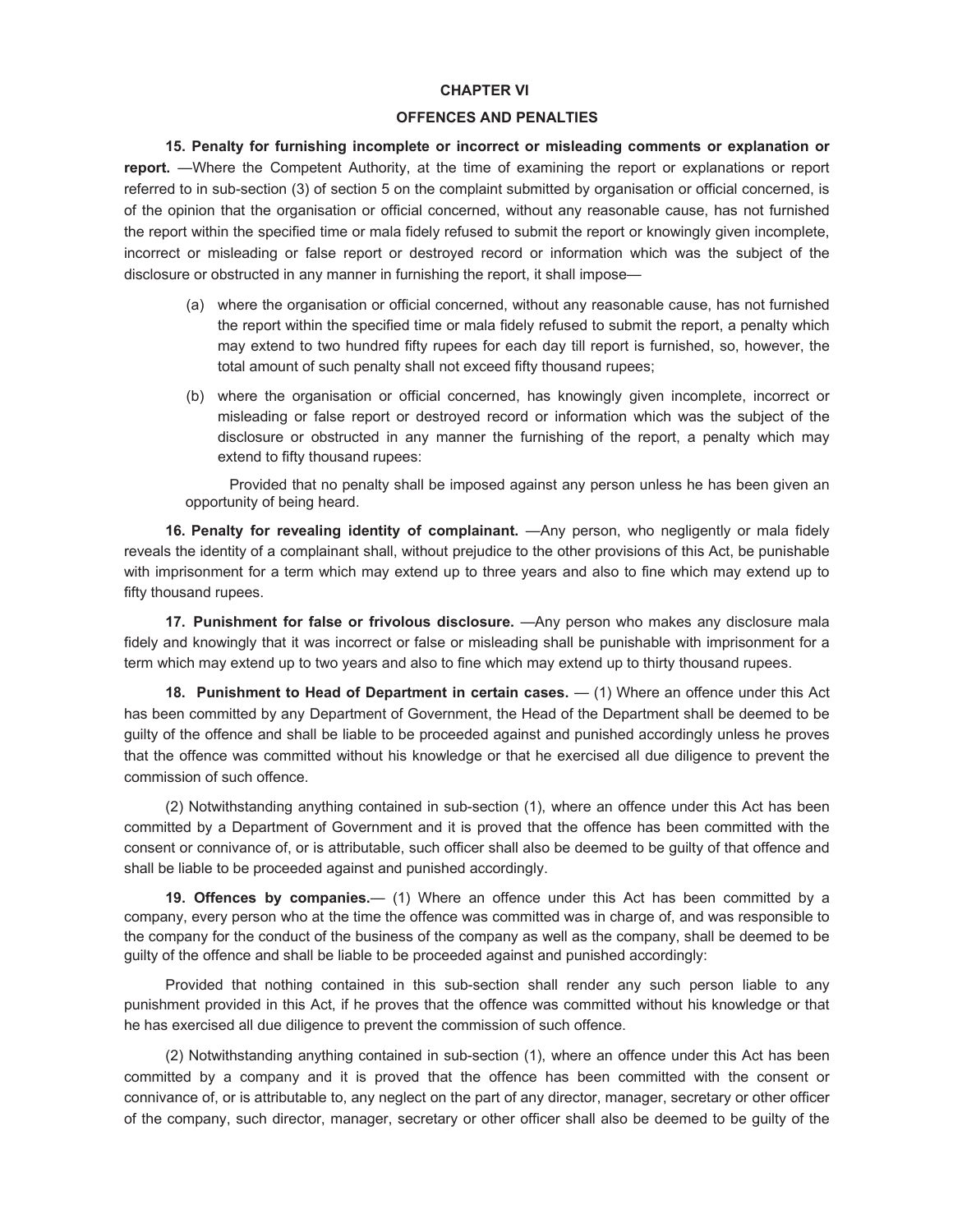offence and shall be liable to be proceeded against and punished accordingly.

Explanation.—For the purposes of this section,—

- (a) "company" means any body corporate and includes a firm or other association of individuals; and
- (b) "director", in relation to a firm, means a partner in the firm.

**20. Appeal to High Court.** —Any person aggrieved by any order of the Competent Authority relating to imposition of penalty under section 14 or section 15 or section 16 may prefer an appeal to the High Court within a period of sixty days from the date of the order appealed against:

Provided that the High Court may entertain the appeal after the expiry of the said period of sixty days, if it is satisfied that the appellant was prevented by sufficient cause from preferring the appeal in time.

Explanation.—For the purposes of this section, the "High Court" means the High Court within whose jurisdiction the cause of action arose.

**21. Bar of jurisdiction.** —No Civil Court shall have jurisdiction in respect of any matter which the Competent Authority is empowered by or under this Act to determine and no injunction shall be granted by any court or other authority in respect of any action taken or to be taken in pursuance of any power conferred by or under this Act.

**22. Court to take cognizance.** — (1) No court shall take cognizance of any offence punishable under this Act or the rules or regulations made thereunder, save on a complaint made by the Competent Authority or any officer or person authorised by it.

(2) No court inferior to that of a Chief Metropolitan Magistrate or a Chief Judicial Magistrate shall try any offence punishable under this Act.

## **CHAPTER VII**

# **MISCELLANEOUS**

**23. Report on disclosures.—** (1) The Competent Authority shall prepare a consolidated annual report of the performance of its activities in such form as may be prescribed and forward it to the Central Government or State Government, as the case may be.

(2) On receipt of the annual report under sub-section (1), the Central Government or State Government, as the case may be, shall cause a copy thereof to be laid before each House of Parliament, or the State Legislature, as the case may be:

Provided that where any other law for the time being in force provides preparing of such annual report by the Competent Authority, then the said annual report shall contain a separate part on the performance of activities under this Act by the Competent Authority.

**24. Protection of action taken in good faith.—**No suit, prosecution or other legal proceedings shall lie against the Competent Authority or against any officer, employees, agency or person acting on its behalf, in respect of anything which is in good faith done or intended to be done under this Act.

**25. Power of Central Government to make rules.—** (1) The Central Government may, by notification in the official Gazette, make rules for the purpose of carrying out the provisions of this Act.

 (2)In particular, and without prejudice to the generality of the foregoing power, such rules may provide for all or any of the following matters, namely:—

- (a) the procedure for disclosure by writing or appropriate electronic means under sub-section (4) of section 4;
- (b) the manner in which and the time within which the discreet inquiry shall be made by the Competent Authority under sub-section (2) of section 5;
- (c) the additional matter in respect of which the Competent Authority may exercise the powers of a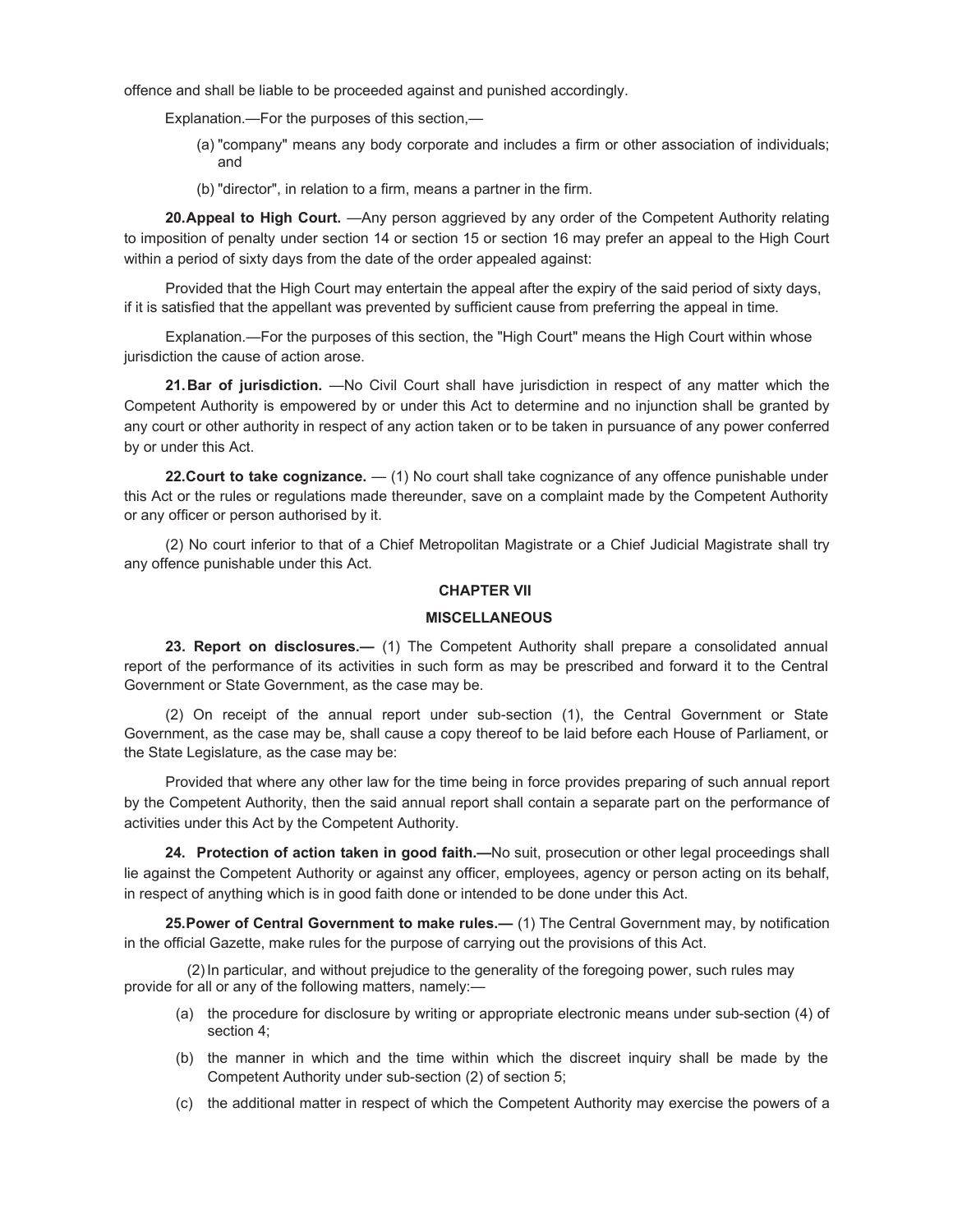Civil Court under clause (f) of sub-section (2) of section 7;

- (d) the form of annual report under sub-section (1) of section 23;
- (e) any other matter which is required to be, or may be, prescribed.

**26. Power of State Government to make rules.—**The State Government may, by notification in the Official Gazette, make rules for the purpose of carrying out the provisions of this Act.

**27. Power to make regulations.—**The Competent Authority may, with the previous approval of the Central Government or the State Government, as the case may be, by notification in the Official Gazette, make regulations not inconsistent with the provisions of the Act and the rules made thereunder to provide for all matters for which provision is expedient for the purposes of giving effect to the provisions of this Act.

**28. Notification and rules to be laid before Parliament.—**Every notification issued and every rule made by the Central Government and every regulation made by the Competent Authority under this Act shall be laid, as soon as may be after it is issued or made, before each House of Parliament, while it is in session, for a total period of thirty days which may be comprised in one session or in two or more successive sessions, and if, before the expiry of the session immediately following the session or the successive sessions aforesaid, both Houses agree in making any modification in the notification or the rule or the regulation, or both Houses agree that the notification or the rule or the regulation should not be made, the notification or the rule or the regulation shall thereafter have effect only in such modified form or be of no effect, as the case may be; so, however, that any such modification or annulment shall be without prejudice to the validity of anything previously done under that notification or rule or regulation.

**29. Notification issued and rules made by State Government to be laid before State Government to be laid before State Legislature.—**Every notification issued by a State Government and every rule made by a State Government and every regulation made by the Competent Authority under this Act shall be laid, as soon as may be after it is issued, before the State Legislature.

**30. Power to remove defficulties.—** (1) If any difficulty arises in giving effect to the provisions of the Act, the Central Government may, by order, not inconsistent with the provisions of this Act, remove the difficulty:

Provided that no such order shall be made after the expiry of a period of three years from the date of the commencement of this Act.

(2) Every order made under this section shall, as soon as may be after it is made, be laid before each House of Parliament.

**31. Repeal and savings. —** (1) The Government of India, Ministry of Personnel, Public Grievances and Pensions (Department of Personnel and Training) Resolution No. 371/12/2002-AVD-III dated the 21st April, 2004 as amended vide Resolution of even number, dated the 29th April, 2004 is hereby repealed.

(2) Notwithstanding such repeal, anything done or any action taken under the said Resolution be deemed to have been done or taken under this Act.

# **DR. SANJAY SINGH,**

*Additional Secretary to the Govt. of India.*